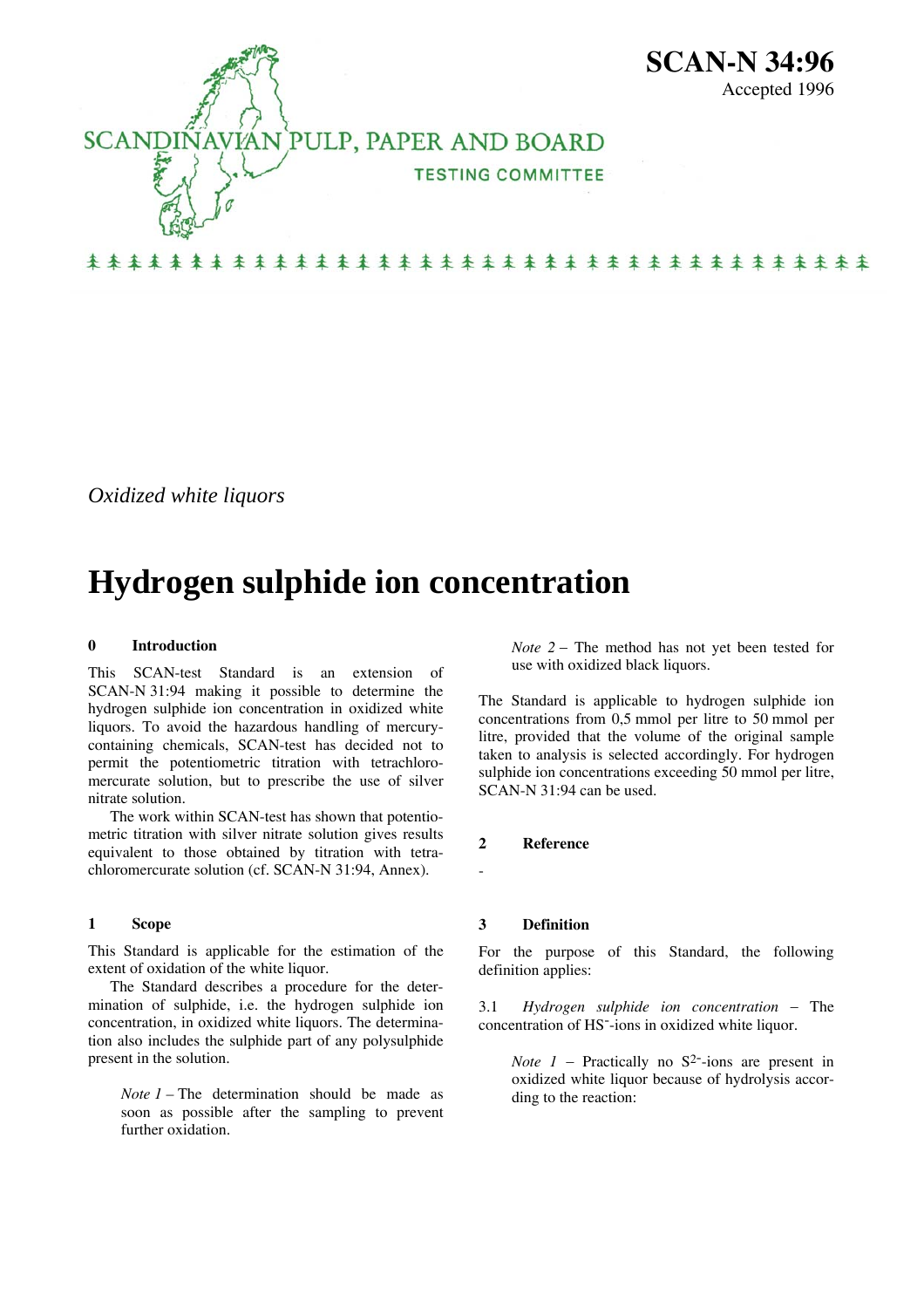$$
S^{2-} + H_2O \rightarrow HS^- + OH^-
$$
 [1]

# **4 Principle**

The procedure is based on potentiometric titration with silver nitrate solution:

$$
HS^{-} + OH^{-} + 2Ag^{+} \rightarrow Ag_{2}S_{\text{(black ppt)}} + H_{2}O
$$
 [2]

$$
CH_3S^- + Ag^+ \to AgCH_3S_{\text{(yellow\,pt)}}\tag{3}
$$

Sulphite ions are added to the sample solution in order to dissolve any polysulphide ions that may be present:

$$
nSO_3^{2-} + S_nS^{2-} + H_2O \to nS_2O_3^{2-} + HS^- + OH^-
$$
 [4]

Each polysulphide ion thus contributes one sulphide ion to the sulphide content. Since the titration is performed in alkaline solution, thiosulphate or sulphite ions do not interfere in the determination.

 When sulphite ions are added to organic polysulphides, mercaptide ions are produced:

$$
CH_3SSCH_3 + SO_3^{2-} \rightarrow CH_3SSO_3^- + CH_3S^-
$$
 [5]

#### **5 Reagents**

All chemicals must be of analytical grade.

#### 5.1 *Oxygen-free water*.

*Note* – Oxygen-free water can be prepared from distilled water, either by boiling the water for 15 min or by displacing the oxygen with nitrogen gas.

5.2 *Silver nitrate*,  $c(AgNO_3) = 10$  mmol/l. Dissolve  $1,70 \text{ g}$  of dry silver nitrate, AgNO<sub>3</sub>, in a 1000 ml volumetric flask. Stir and fill up to the mark with oxygen-free water (5.1). Determine the concentration in the following way:

 Weigh approximately 750 mg of dried potassium chloride, KCl, to an accuracy of 0,5 mg into a 1000 ml volumetric flask and fill up to the mark with oxygenfree water (5.1). With a precision pipette, take 5 ml for titration in oxygen-free water (5.1). Titrate with the silver nitrate solution to the first inflection point. From the silver nitrate consumption, *a* ml, calculate the silver nitrate concentration,  $c(AgNO_3)$ , in millimoles per litre, as follows:

$$
c(AgNO_3) = \frac{5 \cdot b}{74,5513 \cdot a}
$$
 [6]

where

*a* is the silver nitrate consumption, in millilitres; *b* is the amount of the potassium chloride weighed, in milligrams;

74,5513 is the relative molecular mass of KCl.

Store the silver nitrate solution in a dark glass bottle. Commercially available silver nitrate solutions may be used.

5.3 *Sodium hydroxide solution*, *c*(NaOH), approx. 1 mol/l. Dissolve 40 g of NaOH in 1 litre of oxygen-free water (5.1).

5.4 *Alkaline sodium sulphite solution,*  $c(Na_2SO_3) =$ approx. 0,5 mol/l. Dissolve 60 g of sodium sulphite,  $Na<sub>2</sub>SO<sub>3</sub>$  and 40 g of sodium hydroxide, NaOH, in 1 litre of oxygen-free water (5.1).

5.5 *Ammonia* (approx. 25 % NH3).

#### **6 Apparatus**

6.1 *Automatic titration equipment.* An automatic device for potentiometric titration, including a motorized burette (e.g. 10 or 20 ml capacity) and a recorder.

6.2 *Indicator electrode*, a polished silver rod. When it is apparent that the reagents have affected the silver electrode, clean it using ordinary silver polish. Store the electrode in a dry place when not in use.

6.3 *Reference electrode*, a calomel electrode.

Check the indicator electrode (6.2) and the reference electrode (6.3) regularly. This can be done by measuring the potential of a mixture of sodium hydroxide (5.3) and ammonia solution (5.5) (see clause 8). The potential should be approx. -200 mV. After the sulphide ion solution has been added, the potential drops to between -800 mV and -900 mV. Replace faulty electrodes.

6.4 *Syringe*, volume 1 ml, 2 ml or 5 ml, calibrated.

#### **7 Pre-treatment of sample**

Most of the oxidized white liquors contain small amounts of polysulphide. In order to dissolve the sulphide part of the polysulphide, pretreat the sample according to the following procedure:

 Heat a portion of about 20 ml to 30 ml of alkaline sodium sulphite solution  $(5.4)$  to  $100^{\circ}$ C. With the calibrated syringe (6.4), add an exactly known volume (between 1 ml and 5 ml) of the sample. Heat the mixture to 100 °C once again. Wait 5 min until reactions [4] and [5] are complete.

*Note* − Only when it has been ascertained that no polysulphide is present in the samples may the pretreatment be omitted. Polysulphides in the oxidized white liquor give the liquor a yellow colour.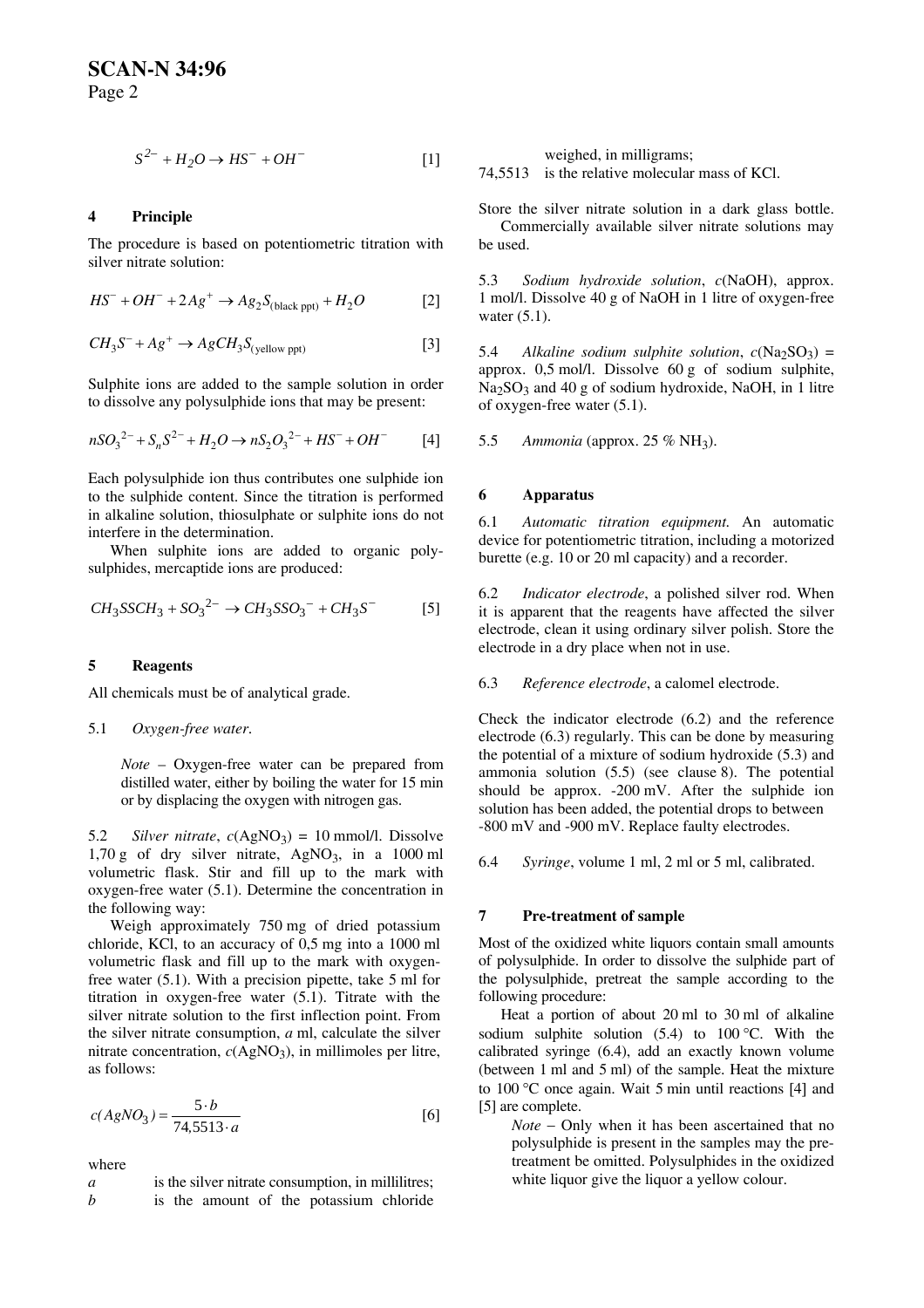#### **8 Procedure**

Run the pretreatment and the titration procedures in duplicate.

 To the pretreated sample, add approximately 50 ml of sodium hydroxide solution  $(5.3)$  and  $5 \text{ ml}$  of ammonia (5.5).

 If the pretreatment has been omitted, increase the volume of sodium hydroxide solution to 70 ml.

*Note 1* − The addition of ammonia will result in a more flocculated precipitation which makes the inflection point easier to estimate.

*Note* 2 − No cooling of the pre-treated sample is required. The waiting time and the dilution of the sample solution with sodium hydroxide solution is sufficient.

*Titration.* Operate the titration equipment (6.1) as instructed by the manufacturer.

 Insert the electrodes (6.2 and 6.3) into the sample solution and stir vigorously to prevent precipitated silver sulphide from sticking to the electrodes. Titrate past the first inflection point with the silver nitrate solution (5.2) so that an S-shaped curve is obtained. Read off the volume, *a* ml, of the silver nitrate solution consumed at the first inflection point.

 The inflection point is generally found at a cell potential of -650 mV. If the inflection point is difficult to locate, the consumption at -650 mV may be used instead. This shall then be stated in the report.

*Note* 3 − In a pre-treated oxidized white liquor sample, two inflection points can be obtained. The first inflection point at approx. -650 mV corresponds to hydrogen sulphide (HS-), as described by reaction [2]. The second inflection point at approx. -450 mV corresponds to methyl mercaptan (CH3SH), as described by reaction [3]. The concentration of methyl mercaptan is obtained from the difference in consumed volume between the two inflection points. The difference is small and it is markedly influenced by experimental errors. The result therefore has a poor precision. If such results are reported, this should be borne in mind.

*Note 4* − The occurrence of two inflection points in the titration of a sample which has not been pretreated usually means disturbance from polysulphide, *Figure 1*. Note that neither of the inflection points in that case give the correct hydrogen sulphide concentration.

*Note 5* − Sulphite does not interfere in the potentiometric titration. Due to the high pH-level, chloride does not disturb the titration either.





*Figure 1. Titration curves for pre-treated and nonpre-treated samples. If the non-pre-treated sample gives two inflection points, the result must be rejected and the sample must be pre-treated before a new titration is carried out.* 

#### **9 Calculation**

9.1 Calculate the HS--concentration in millimoles per litre according to the equation:

$$
X_1 = \frac{C \cdot a}{2 V} \tag{7}
$$

where

- *X*<sup>1</sup> is the HS--ion content of the sample, in millimoles per litre;
- *C* is the concentration of the silver nitrate solution (5.2), in millimoles per litre;
- *a* is the volume of the silver nitrate solution consumed at the first inflection point, in millilitres;
- *V* is the volume of the original sample taken, in millilitres.

Calculate the mean value of the parallel determinations and report the result to two decimal places.

9.2 Calculate the HS--ion content in milligrams of sulphur per litre according to the equation: